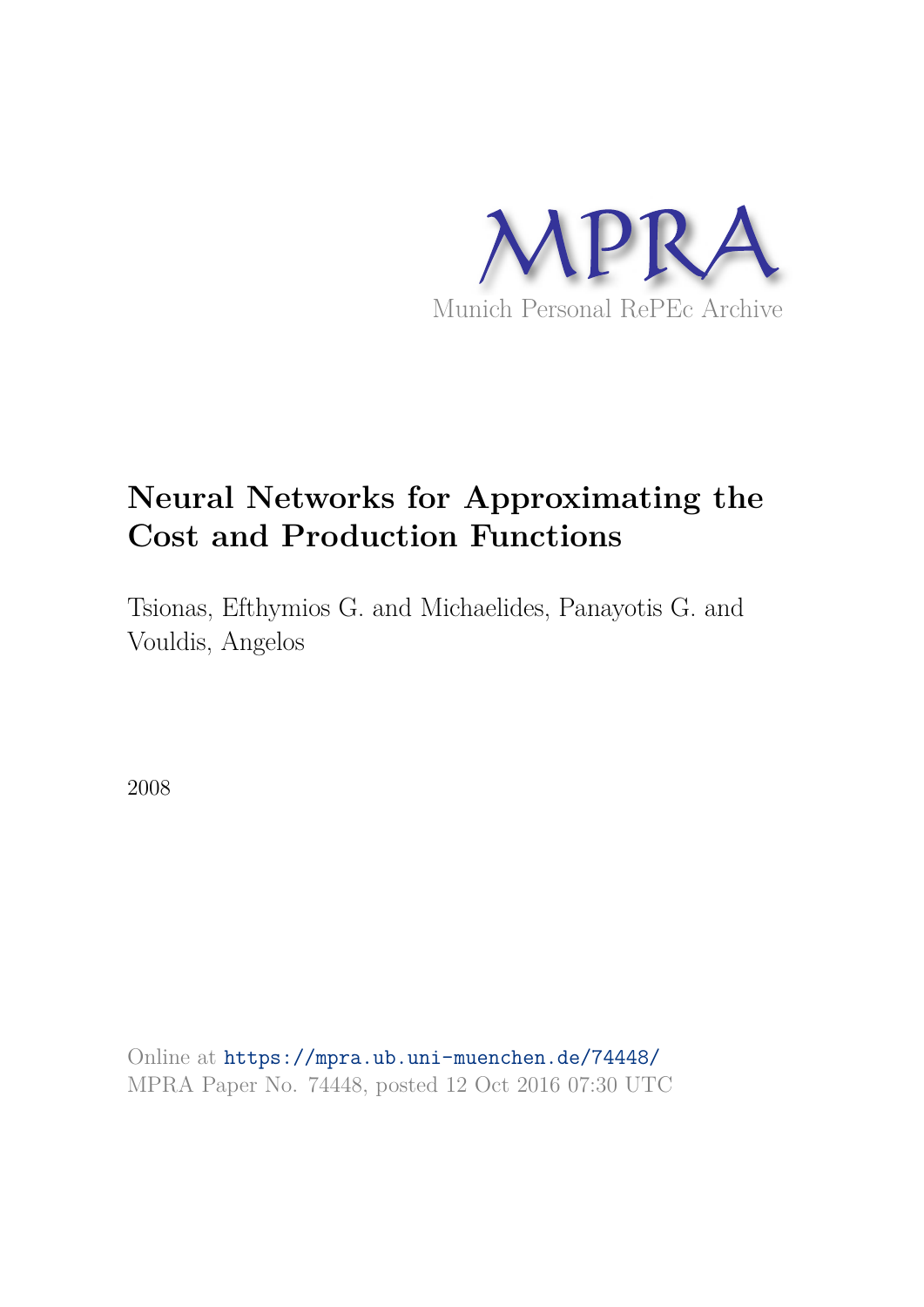# **Neural Networks for Approximating the Cost and Production Functions**

Efthymios G. Tsionas Department of Economics Athens University of Economics and Business Athens, Greece tsionas@aueb.gr

*Abstract***— Most business decisions depend on accurate approximations to the cost and production functions. Traditionally, the estimation of cost and production functions in economics relies on standard specifications which are less than satisfactory in numerous situations. However, instead of fitting the data with a pre-specified model, Artificial Neural Networks let the data itself serve as evidence to support the model's estimation of the underlying process. In this context, the proposed approach combines the strengths of economics, statistics and machine learning research and the paper proposes a global approximation to arbitrary cost and production functions, respectively, given by ANNs. Suggestions on implementation are proposed and empirical application relies on standard techniques. All relevant measures such as scale economies and total factor productivity may be computed routinely.**

*Keywords— Neural networks, Econometrics, Production and Cost Functions, RTS, TFP.*

### I. INTRODUCTION

Business decisions often depend on accurate approximations and analyses of the cost and production functions [1]. Commonly used specifications such as the Cobb-Douglas or the Translog are intuitively appealing and computationally straightforward. However, they are often less than satisfactory because they attempt to explain the complex variation in cost or production with a quite simple mathematical function despite the fact the real – world data are much more complicated. As a result their explanatory power is quite low. On the contrary, the nonparametric feature of Artificial Neural Networks (ANNs) makes them quite flexible and attractive in modelling economic phenomena where the theoretical relationship is not known a priory [2].

Consequently, instead of fitting the data with a prespecified model, ANNs let the data itself serve as evidence to support (or reject) the model's estimation of the underlying process [2]. ANNs have found numerous applications in financial modelling [3]-[9]. However, with the exception of

Panayotis G. Michaelides and Angelos T. Vouldis Department of Applied Mathematics and Physical Sciences National Technical University of Athens Athens, Greece pmichael@central.ntua.gr and avouldis@biosim.ntua.gr

very few papers ([1], [10]) no systematic research on pure economic modelling using ANNs has been done.

This paper focuses on scholars and researchers in applied mathematics and attempts to combine tools from the statistical community with neural network technology. It proposes new flexible cost and production functions, respectively, which are based on ANNs allowing for multiple outputs. Contrary to widely used local approximations like the Translog [11], the generalized Leontief [12] or the symmetric McFadden form [13] the proposed flexible functions are global approximations to the unknown functions. The Fourier flexible form [14], [15] is also a global approximation but it requires an excessive number of parameters. The neural functions provide a better approximation using considerably less parameters [16].

# II. ELEMENTS OF NEURAL NETWORKS

Neural networks are "data-driven, self-adaptive nonlinear methods that do not require specific assumptions about the underlying model" [2]. By combining simple units with multiple intermediate nodes, ANNs can approximate any smooth nonlinearity [17]. As demonstrated in Hornik et al. [17], [18], they have the ability to approximate arbitrarily well a large class of functions while keeping the number of free parameters to a minimum.

In mathematical terms, ANNs are collections of transfer functions that relate an output variable  $Y$  to certain input variables  $X' = [X_1, ..., X_n]$ . The input variables are combined linearly to form *m* intermediate variables  $Z_1, \ldots, Z_m$  where

$$
Z_i = X'\beta_i, \quad i = 1, \dots, m \tag{1}
$$

where  $\beta_i \in R^n$  are parameter vectors. The intermediate

variables are combined nonlinearly to produce *Y* :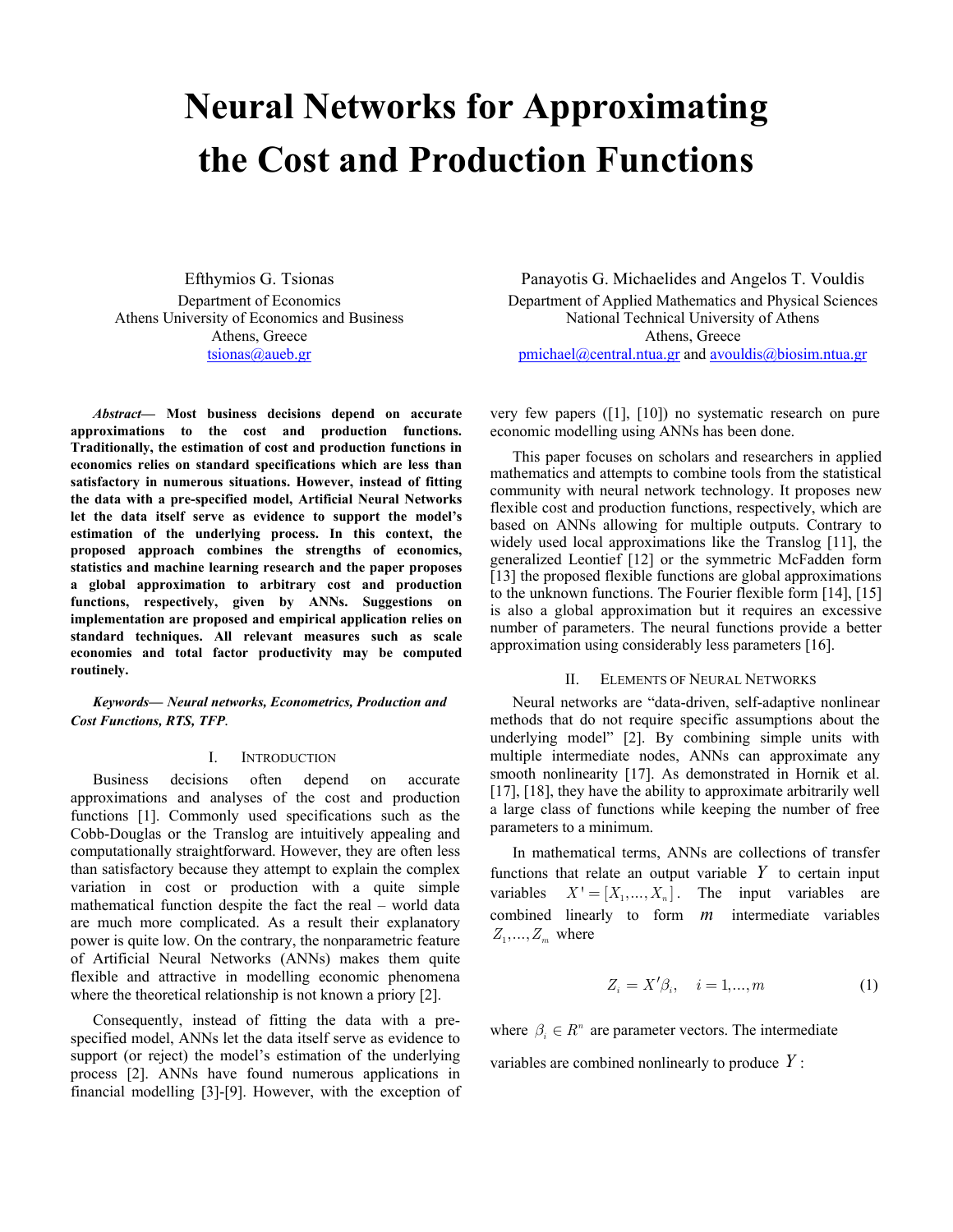$$
Y = \sum_{i=1}^{m} \alpha_i \phi(Z_i)
$$
 (2)

where  $\phi$  is an activation function, the  $\alpha$ <sup>2</sup> s are parameters and *m* is the number of intermediate nodes [19]. For various activation functions see, for instance, [19].

# III. THE COST FUNCTION

In economics, the cost function is a function of input prices and output quantity and its value expresses the cost of producing that output given the input prices. Let  $p \in R^n$  denote a price vector corresponding to *n* factors of production, and  $y \in R_+^J$  the output vector. The neural cost function has the form:

$$
\ln C(p, y) = \alpha_0 + \sum_{k=1}^{m} \alpha_k \phi(\ln p \cdot \beta_k + \ln y \cdot \gamma_k) + \ln p \cdot \theta \qquad (3)
$$

where  $C(p, y)$  is the cost function,  $a_k \in R, \beta_k \in R^n, \gamma_k \in R^J$  and  $\theta \in R^n$  are parameters, and *m* is the number of intermediate nodes. For vectors *a* and*b* ,  $a \cdot b$  denotes the inner product.

 Factor share equations are derived by (3) via formal differentiation with respect to prices using Shephard's lemma [20]:

$$
w_i(p,y) = \frac{\partial \ln C(p,y)}{\partial \ln p_i} = \sum_{k=1}^m \alpha_k \beta_k \phi'(\ln p \cdot \beta_k + \ln y \cdot \gamma_k) + \theta_i,
$$

$$
i = 1, \dots, n \tag{4}
$$

In order for (3) to represent a proper cost function,  $C(p, y)$ must be concave in p, which is expressed by the condition that the Hessian matrix  $D^2C(p)$  is negative semidefinite for every  $p \in R_+^n$ . Concavity is, traditionally, not imposed *a priori* but checked *a posteriori*.

#### *A. Returns to Scale*

In econometric studies, returns to scale describe what happens as the scale of production increases. Returns to scale refers to a technical property of production that examines changes in output subsequent to a proportional change in all inputs. If output increases by the same proportional change then there are constant returns to scale (CRTS). If output increases by less than that proportional change, there are decreasing returns to scale (DRS). If output increases by more than that proportion, there are increasing returns to scale (IRS) [21].

The neural cost function does not place a priori restrictions on the behavior of returns to scale like other functional forms. It is known that if  $\frac{\partial \ln C(p, y)}{\partial \ln y} < 1$  $C(p, y)$ *y*  $\frac{\partial \ln C(p, y)}{\partial \ln y}$  < 1 (21) the production technology is characterized by increasing (non-increasing) returns to scale. For the neural cost function:

$$
RTS = \sum_{i=1}^{J} \frac{\partial \ln C(p, y)}{\partial \ln y_i} = \sum_{i=1}^{J} \sum_{k=1}^{n} \alpha_k \gamma_{k} \phi'(\ln p \cdot \beta_k + \ln y \cdot \gamma_k)
$$
(5)

# *B. Total Factor Productivity*

In economics, growth in total-factor productivity (TFP) represents output growth not accounted for by the growth in inputs [22] and presumably changes over time. It is traditionally used as a proxy for technical change.

If we modify  $(3)$  to include time  $(t)$  as an index of technical change, we have:

$$
\ln C(p, y) = \alpha_0 + \sum_{k=1}^{m} \alpha_k \phi(\ln p \cdot \beta_k + \ln y \cdot \gamma_k + \delta_k t) + \ln p \cdot \theta
$$
  
(6)

Therefore:

$$
\frac{\partial \ln C(p, y)}{\partial t} = \sum_{k=1}^{m} \alpha_k \delta_k \phi'(\ln p \cdot \beta_k + \ln y \cdot \gamma_k + \delta_k t) \quad (7)
$$

By definition, total factor productivity measure is given by  $TFP = \frac{\partial \ln y}{\partial t}$  $=\frac{\partial \ln y}{\partial t}$ . Since:  $TFP = \frac{\partial \ln C(p, y)/\partial t}{\partial \ln C(p, y)/\partial \ln t}$  $TFP = \frac{\partial \ln C(p, y) / \partial t}{\partial \ln C(p, y) / \partial \ln y}$  $=\frac{\partial \ln C(p,y)/\partial t}{\partial \ln C(p,y)/\partial \ln y}$  it

follows that:

$$
TFP = \frac{\sum_{k=1}^{m} \alpha_k \delta_k \phi'(\ln p \cdot \beta_k + \gamma_k \ln y + \delta_k t)}{\sum_{k=1}^{m} \alpha_k \gamma_k \phi'(\ln p \cdot \beta_k + \gamma_k \ln y + \delta_k t)}
$$
(8)

Apparently, TFP as derived from the neural cost function is a weighted average of coefficients  $\frac{v_k}{h}$ *k*  $\delta$ *H* . The weights are normalized first-order derivatives of the activation functions at the different nodes of the neural network.

#### *C. Model Building*

Empirical estimation is based on the cost function and the system of share equations. The system is highly nonlinear in the parameters. Although the system is nonlinear in terms of the parameters  $\beta_k$  and  $\gamma_k$  the neural cost function's global approximation properties do not depend on this nonlinearity. As has been shown in [16], one may select the nonlinear parameters by a random search procedure, fix their values at the outcome of the random search, and estimate the linear parameters by the usual econometric methods. This will not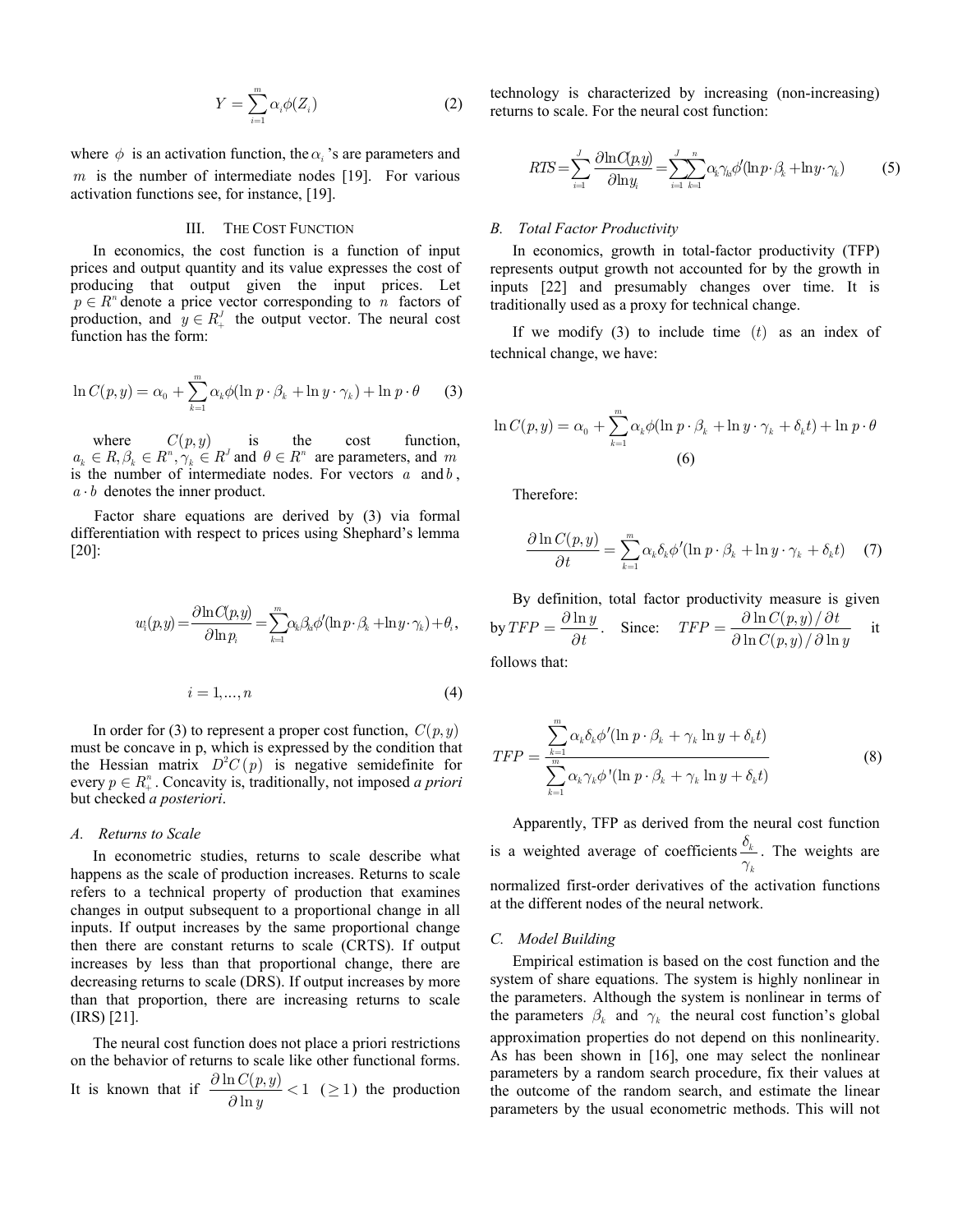affect the global approximation properties of the network. The weights are estimated and refit from scratch instead of being updated from previous data with a learning algorithm [18]. A modification of the Stinchcombe and White [16], procedure has to be followed here, because we have a system of equations instead of a single equation. The procedure is as follows:

Step 1: Let  $\beta_k^{(i)}$  and  $\gamma_k^{(i)}$  ( $k = 1, ..., m$ ) be drawn from a uniform distribution.

Step 2: Given these parameters, estimate  $\alpha_k$  ( $k = 1, ..., m$ ) and  $\theta$  by least squares applied to the cost function:

$$
\ln C(p_t, y_t) = \alpha_0 + \sum_{k=1}^m \alpha_k \phi(\ln p_t \cdot \beta_k + \gamma_k \ln y_t) + \ln p_t \cdot \theta + v_t, \ t = 1, ..., T
$$
\n(9)

where  $T$  denotes the number of observations,  $p_t$  the vector of factor prices of date  $t$ , and  $y_t$  the output level of date t.

Step 3: Compute the residual sum of squares  $SSR^{(i)} \equiv SSR(\beta^{(i)}, \gamma^{(i)})$ . Repeat for  $i = 1, ..., I$  and select the values  $\beta$  and  $\overline{\gamma}$  that yield the minimum value of  $SSR^{(i)}$  .

Step 4: Estimate the following system of equations:

$$
\ln C(p_t, y_t) = \alpha_0 + \sum_{k=1}^{m} \alpha_k \phi(\ln p_t \cdot \overline{\beta}_k + \overline{\gamma}_k \ln y_t) + \ln p_t \cdot \theta + e_{\alpha t} \tag{10a}
$$

$$
w_{it} = \sum_{k=1}^{m} \alpha_k \overline{\beta}_{ki} \phi'(\ln p_t \cdot \overline{\beta}_k + \overline{\gamma}_k \ln y_t) + \theta_i + e_{i,t}, \ i = 1, ..., n-1
$$

 $(10b)$ 

where  $e_t \equiv [e_{0t}, e_{1t}, \dots, e_{n-1,t}]'$  is a vector random variable, distributed as i.i.d.  $N(0, \Sigma)$  where  $\Sigma$  is a covariance matrix. System (10a) and (10b) is linear in the parameters  $[\alpha, \theta] \in R^{n+m}$  and can be estimated using standard, iterative seemingly unrelated regressions equations technique (SURE) [23]. This is feasible even for extremely large systems.

#### IV. THE PRODUCTION FUNCTION

Let  $x \in \mathbb{R}^n$  denote an input vector corresponding to *n* factors of production, and  $Y \in R_+^J$  the output vector. The neural production function, for each output, has the form:

$$
\ln Y_i(x) = a_{0i} + \sum_{k=1}^{m_i} \alpha_{ki} \phi_i (\ln x \cdot \beta_{ki}) + \ln x \cdot \theta_i
$$
  

$$
i = 1,...,J-1 \quad (11)
$$

where  $Y_i(x)$  is the production function of output *i*,  $a_{ki} \in R, \beta_{ki} \in R^n, \theta_i \in R^n$  are parameters and  $m_i$  is the number of intermediate nodes. For the last output *J* the equation governing its production process has the following form:

$$
\ln Y_J(x) = a_{0J} + \sum_{k=1}^{m_J} \alpha_{kJ} \phi_J(\ln x \cdot \beta_{kJ}) + \ln Y \cdot \gamma + \ln x \cdot \xi
$$
\n(12)

where  $\gamma \in R^J, \xi \in R^n$  are parameters, and  $m_J$  is the number of intermediate nodes for output J.

 In addition, for (11) to represent a proper production function  $Y_i(x)$  must be increasing in *x* and  $Y_i(x)$  decreasing in *Y*. Also, quasi-concavity of  $Y_i(x)$  and  $Y_j(x)$  is implied by economic theory. These assumptions are not imposed *a priori* but rather checked *a posteriori*. Finally,  $Y_J(x)$  must be homogeneous of degree one, a fact which places parametric restrictions on the production function. More precisely, homogeneity of degree one implies:

$$
\sum_{j=1}^{J} \gamma_j = 0 \tag{13}
$$

#### *A. Returns to Scale*

 As we have seen, returns to scale (RTS) describe what happens as the scale of production increases. The neural production function does not place a priori restrictions on the behavior of returns to scale. It is know that typically the RTS are equal to the sum of the output elasticities of the various inputs. Let  $\varepsilon^j$  denote the elasticity of output with respect to

factor  $x^j$  :

$$
\varepsilon^{j} = \frac{\partial Y(x)}{\partial x_{j}} \cdot \frac{x_{j}}{Y(x)} = \frac{\partial \ln Y(x)}{\partial \ln x_{j}}, \quad j = 1, ..., n \quad (14)
$$

where  $x \in R^n$  denotes the input vector corresponding to *n* factors of production.

Therefore, for the neural production function RTS for each output are equal to:

$$
RTS^{i} = \sum_{j=1}^{n} \frac{\partial \ln Y_{i}(x)}{\partial \ln x_{j}}, \quad i = 1, ..., J - 1
$$
 (15)

Consequently: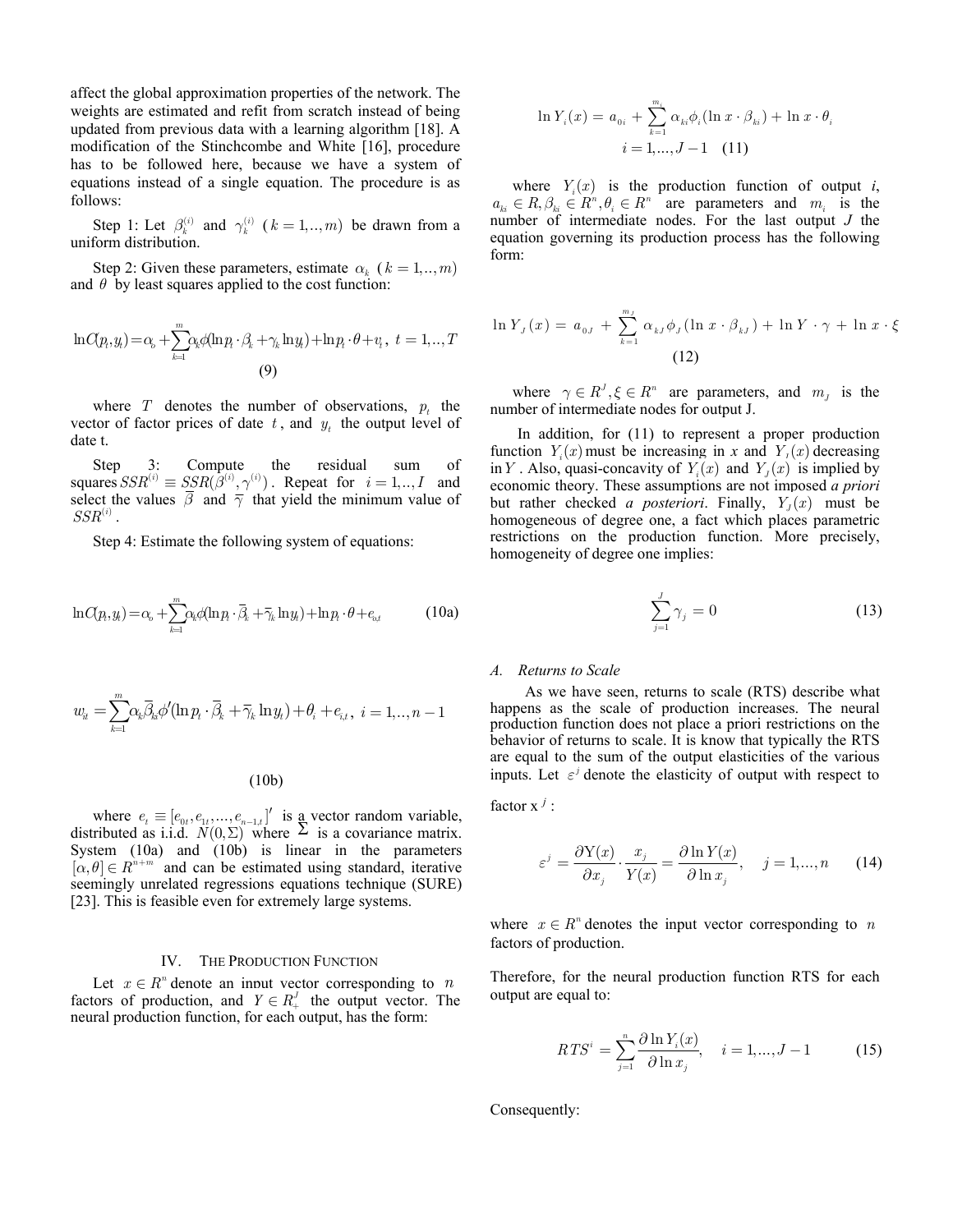$$
RTS^{i} = \sum_{j=1}^{n} \sum_{k=1}^{m_{i}} \beta_{kj} a_{ki} \phi'_{i} (\ln x \cdot \beta_{ki}) + \sum_{q=1}^{n} \theta_{q}, \ i = 1, ..., J-1, \quad j = 1, ..., n
$$
\n(16)

Step 2: Given these parameters, estimate  $\alpha_k^{(i)}$ ,  $\gamma_k^{(i)}$ ,  $\theta^{(i)}$  and  $\xi^{(i)}$  by means of the system:

*mi*

For the last output J, we have:

$$
\ln Y_{it}(x_t) = a_{0i} + \sum_{k=1}^n \alpha_{ki} \phi_i (\ln x_t \cdot \beta_{ki}) + \ln x_t \cdot \theta_i + e_{i,t}
$$
  

$$
RTS^J = \sum_{j=1}^n \sum_{k=1}^{m_j} \beta_{jkJ} a_{kj} \phi'_J (\ln x \cdot \beta_{kj}) + \sum_{i=1}^{J-1} \gamma_i (\sum_{j=1}^n \sum_{k=1}^{m_i} \beta_{kj} a_{ki} \phi'_i (\ln x \cdot \beta_{ki})) + \sum_{q=1}^n \xi_q
$$
 (17) (22a)

# *B. Total Factor Productivity*

If we modify  $(11)$  to include time  $(t)$  as an index of technical change, we have:

$$
\ln Y_{it}(x) = a_{0i} + \sum_{k=1}^{m_i} \alpha_{ki} \phi_i (\ln x \cdot \beta_{ki} + \delta_{ki} t) + \ln x \cdot \theta_i
$$

$$
i = 1, ..., J - 1 \tag{18}
$$

 By definition Total Factor Productivity (TFP) measure, for each output, is given by:

$$
TFP_{it} = \frac{\partial \ln Y_{it}(x)}{\partial t} \tag{19}
$$

Therefore, it follows that:

$$
TFP_{it} = \sum_{k=1}^{m_i} \delta_{ki} a_{ki} \phi_i' (\ln x \cdot \beta_{ki} + \delta_{ki} t), \quad i = 1, ..., J - 1 \tag{20}
$$

For the last output J, we have:

$$
\mathit{TFP}_{Jt} = \sum_{k=1}^{m_J} \delta_{kJ} a_{kJ} \phi'_J (\ln x \cdot \beta_{kJ} + \delta_{kJ} t) +
$$

$$
\sum_{i=1}^{J-1} \gamma_i \left( \sum_{k=1}^{m_i} \delta_{ki} \alpha_{ki} \phi'_i (\ln x \cdot \beta_{ki} + \delta_{ki} t) \right) \tag{21}
$$

We can see that TFP depends on time and inputs.

# *C. Model Building*

Similarly to the cost function, estimation is based on the system of production functions  $(11) - (12)$ . The system is highly nonlinear in the parameters. The procedure is, practically, the same as earlier:

Step 1: Let  $\beta_k^{(i)}$  be drawn from a uniform distribution.

$$
\ln Y_{J}(x_{t}) = a_{0J} + \sum_{k=1}^{m_{J}} \alpha_{kJ} \phi_{J}(\ln x_{t} \cdot \beta_{kJ}) + \ln y_{t} \cdot \gamma + \ln x_{t} \cdot \xi + e_{J,t} \quad i = 1, ..., J - 1
$$

# $(22b)$

where  $x_t$  denotes the vector of inputs of date  $t$ ,  $y_t$  the output levels of date t,  $e_t \equiv [e_{0t}, e_{1t}, \dots, e_{J,t}]'$  is a vector random variable, distributed as i.i.d.  $N(0, \Sigma)$ ,  $\Sigma$  is a covariance matrix. The system of equations (22a) and (22b) is linear in the parameters  $\alpha_k^{(i)}$ ,  $\gamma_k^{(i)}$ ,  $\theta^{(i)}$  and  $\xi^{(i)}$  and can be estimated using standard, iterative SURE. This is feasible even for extremely large systems.

Step 3: Compute the determinant of the covariance matrix  $\det \Sigma^{(i)} \equiv \det \Sigma(\beta)$ . Repeat for  $i = 1,.., I$  and select the values  $\bar{\beta}$  that yield the minimum value of  $\det \Sigma^{(i)}$ .

Step 4 : For  $\overline{\beta}$  that yield the minimum value of  $\det \Sigma^{(i)}$ re-estimate the system and keep the estimated values for parameters  $\alpha_k^{(i)}$ ,  $\gamma_k^{(i)}$ ,  $\theta^{(i)}$  and  $\xi^{(i)}$ .

# V. MODEL SELECTION

Although it has been demonstrated that ANNs can approximate any nonlinear function with arbitrary accuracy, no accepted guideline exists in choosing the appropriate model for empirical applications [2]. Consequently, the number of nodes m could be selected using one of the following methods: (a) the  $R_{adi}^2$  criterion, (b) Schwartz's criterion [24] or (c) Akaike's criterion [25].

 $R<sup>2</sup>$  is a statistical measure of how well the estimated line approximates the real data point and a value equal to 1 indicates perfect fit to the data. In this framework,  $R_{adi}^2$  is a modification of  $R^2$  that adjusts for the number of explanatory terms in a model, i.e. the number of independent variables and the number of data points. According to this very popular criterion in model selection one should select the number of nodes that maximizes the  $R_{adi}^2$ . When  $R_{adi}^2$  finds a global maximum one should stop adding explanatory terms [18].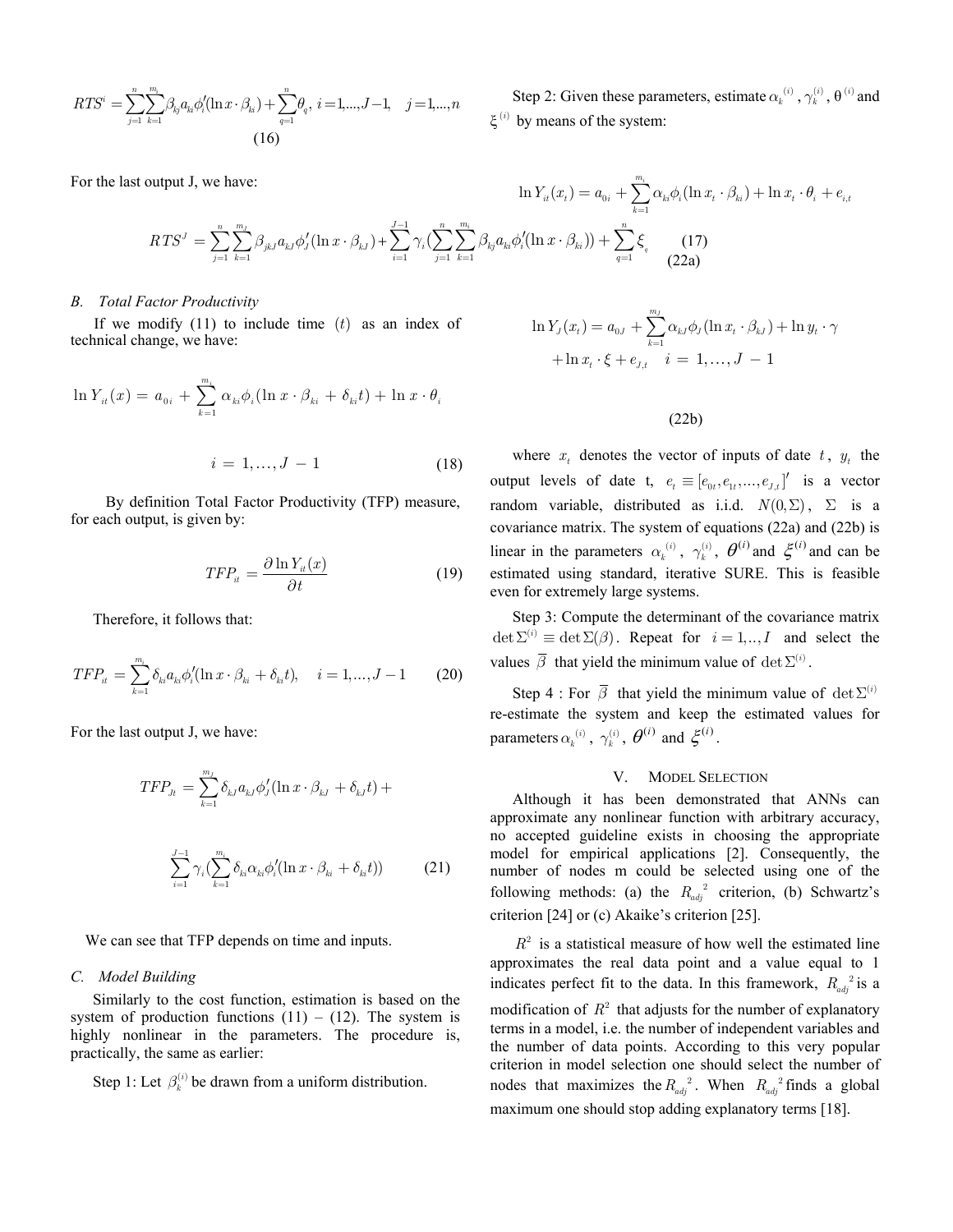According to the Bayesian Information Criterion or the socalled Schwartz's criterion [25], one should select the number of nodes that minimizes the BIC which is defined as:

$$
BIC = -2\ln(L) + k\ln(n) \tag{23}
$$

where *n* is the number of observations,  $k$  is the number of free parameters to be estimated and *L* is the maximized value of the likelihood function for the estimated model. The BIC minimizing model keeps a balance between bias and variance, in that additional complexity must be justified by a correspondingly large improvement in fit. BIC has been shown to be statistically consistent [18].

According to Akaike [26], one should determine the number of nodes that minimizes the AIC criterion defined as:

$$
AIC = 2k - 2\ln(L) \tag{24}
$$

where  $k$  is the number of free parameters to be estimated and *L* is the maximized value of the likelihood function for the estimated model. The *AIC* rewards the goodness of fit but also includes a penalty that is an increasing function of the number of parameters.

Finally, it should be noted that the algorithm for randomly drawing parameters from a hyper-rectangle to estimate the cost and production functions shall be refined by means of more sophisticated optimization techniques in case of very large dimensional problems.

#### VI. EMPIRICAL RESULTS

#### *A. Data and Variables*

The data are taken from the commercial bank and bank holding company database managed by the Federal Reserve Bank of Chicago over the 1989-2000 time span. The dataset is based on the Report of Condition and Income (Call Report) for all U.S. commercial banks that report to the Federal Reserve banks and the FDIC. The output variables are: (1) instalment loans (to individuals for personal/household expenses), (2) real estate loans, (3) business loans, (4) federal funds sold and securities purchased under agreements to resell, and (5)other assets (assets that cannot be properly included in any other asset items in the balance sheet). The input variables are: (1) labor, (2) capital, (3) purchased funds, (4) interest-bearing deposits in total transaction accounts and (5) interest-bearing deposits in total non-transaction accounts.

# *Ǻ. Results for the Cost Function*

We followed the procedure described earlier and estimated the parameters  $[\alpha, \theta] \in R^{n+m}$ . However, the desirable number of nodes  $\overline{m}$  also has to be selected using one of the methods described earlier.  $R_{adj}^2$  criterion is depicted in Fig. 1 whereas Schwartz's (1978) and Akaike's (1973) criteria are depicted in Fig. 2.

It is clear that the BIC finds a global minimum for m=7 while the Akaike criterion, which punishes less strictly the increase in the number of nodes, finds also other local minimums for greater numbers of nodes. However, even for the Akaike criterion m=7 is the global minimum. Also, the  $R^2$  and  $R_{\alpha}$ <sup>2</sup> find a global maximum for m=7 nodes. So, for an ANN with m=7 modes and activation function  $f(x) = (1 + e^{-x})^{-1}$  the estimated coefficients  $\alpha$ ,  $\theta$  are statistically significant for almost all of the estimated coefficients.

Next, the Returns to Scale are computed through equation (5) and are found to follow a Gaussian-like distribution around unity (1). This result implies, roughly speaking, constant returns to scale and can be characterized as expected (see Figs. 3-4) because, as is well known, as a result of the optimization principle the production function for the firm will generally exhibit constant returns to scale.

The factor shares of the five (5) inputs were calculated and were found to range between 0 and 1, as expected.

Subsequently, the issue of concavity is investigated. As it has already been mentioned, the concavity condition can be checked by calculating the eigenvalues of the Hessian matrix for each observation and examining if they are all negative. It was confirmed that the vast majority of eigenvalues are negative implying that the cost function is, practically, globally concave with respect to prices, a result which is consistent with economic theory [21]. For each observation there were five eigenvalues equal to the dimension of the Hessian matrix.

More precisely, for each observation, the four greater (in absolute value) eigenvalues were negative. Also, the lower eigenvalues for each observation have generally a much greater absolute value than its most positive eigenvalue. In total, approximately 90% of all eigenvalues were found to be negative. Any devation from this rule can be attributed to omitted variables, measurement errors, and inefficiency. A failure of the proposed functional form to comply with this assumption would imply empirical findings non-consistent with neo-classical economic theory. However, not all cost functions proposed, so far, in the empirical literature satisfy this assumption, despite it being dictated by economic theory.

Finally, in Fig. 5, the histogram of all TFP values (%) is depicted. We see that TFP is negative on the average with a longer tail to the left indicating the prevalence of negative technical progress for the organizations of the US Banking sector in the 1989-2000 time span.

#### *B. Results for the Production Function*

The estimation procedure described earlier was used to estimate the parameters  $[a, \theta, \gamma, \xi] \in R$  $[a, \theta, \gamma, \xi] \in R$ <sup>*J*(*n*+1)+ $\sum_{i=1}^{j} m_i - 1$ . However, a</sup> choice has to be made regarding the number of nodes of the neural network. The system  $R^2$  had a maximum for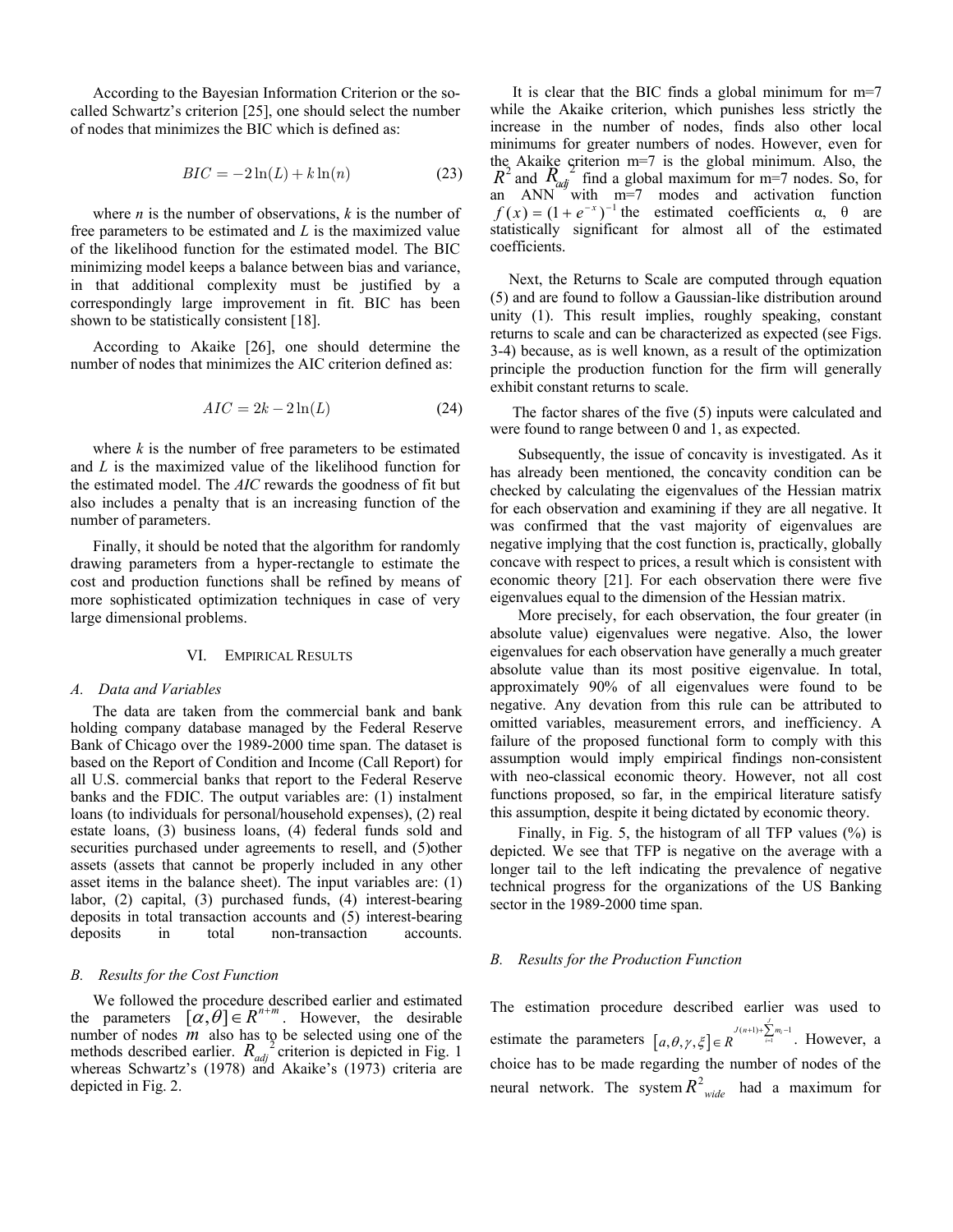$m_i = 3$  nodes (Fig. 6). Consequently, for the rest of our analysis of production functions we set  $m_i = 3$  ( $i = 1, ..., J$ ). As it can be inferred from the value of the  $R^2_{\text{wide}}$ , the neural network production function provides a very good approximation to the actual production function. Also, almost all of the estimated coefficients of the production functions were statistically significant.

 Next, the RTS are also calculated and the results are shown in Fig. 7.

The histogram of the TFP values is depicted in Fig. 8.

Finally, the hypothesis that  $Y_J(x)$  is increasing in *x*, decreasing in  $Y_i(x)$ , for  $i = 1,..., J-1$ ,  $i \neq j$  and the quasiconcavity of  $Y_i(x)$  and  $Y_j(x)$  were checked *ex post* and were found to be, in general terms, consistent with economic theory.



Figure 1.  $R^2$  and  $R_{adj}^2$  and the number of number of nodes



Figure 2. Akaike's Information Criterion, Bayesian Information Criterion and the number of nodes



Figure 3. Histogram of RTS (Unconstrained regression)



Figure 4. Histogram of RTS (Constrained regression)



Figure 5. Histogram of TFP values



Figure 7. Histogram of RTS for the *J*th output



Figure 8. Histogram of TFP for the *J*th output

#### VII. CONCLUSIONS

Commonly used production and cost functions usually estimated by means of linearized multifactor models are known to be less than satisfactory in numerous situations. However, ANNs let the data itself serve as evidence to support the model's estimation of the underlying process. In this context, the proposed procedure attempted to combine the strengths of economics, statistics and machine learning research. The paper proposed a global approximation to arbitrary cost and production functions, respectively, given by ANN specifications. All relevant measures such as scale economies and total factor productivity were computed routinely. The empirical application referred to a large panel data set consisting of all U.S. commercial banks that report to the Federal Reserve banks over the time period 1989-2000. The results of the empirical implementation were consistent with conventional economic theory.